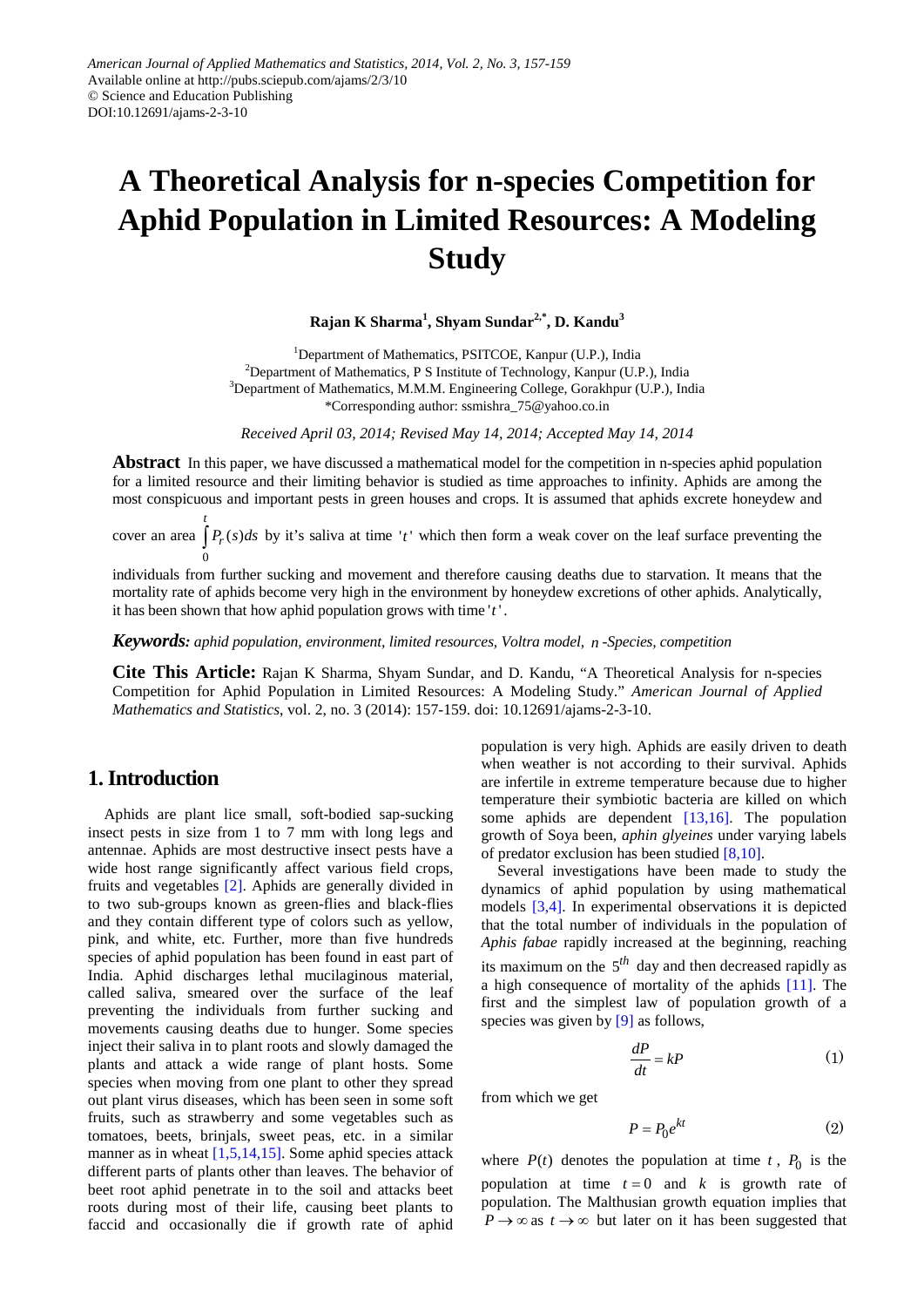crowding affects exist due to excessive demands on a limited food supply, [\[12\].](#page-2-7) He demonstrates that fecundity decreases and even raising deaths due to starvation. It is assumed that due to crowding, the growth rate  $k$  is reduced by some proportion of the population *P* . Thus, the equation of the population growth of a single species is given by

$$
\frac{dP}{dt} = (k - bP)P\tag{3}
$$

The population *P* asymptotically approaches to a limiting value  $\frac{k}{b}$  (known as carrying capacity) for  $k > 0$ 

as  $t \rightarrow \infty$ .

In these problems, the population of only one biological species has been taken into account. It has been observed that a number of species are competing for a limited resource and the population density of one species may affect the growth rate of the other. In view of the above, we have established a mathematical model for n- species competition for aphid population on plant and studied their limiting behavior for limited resources as time approaches to infinity under a particular set of environmental conditions.

### **2. n- Species Competition Model**

In a habitat, under consideration, internal competition in a species for limited resources of aphid population is taken into account to describe the phenomenon of nspecies competition model, [\[6,7,17\].](#page-2-8) In the proposed model, we assume that  $P_r$  is the density of aphid population at time *t* of  $r^{th}$  species. Let  $k_r > 0$  denotes the growth rate of  $r^{th}$  pecies in the absence of other species and  $b_{rs} > 0$  is the effect of the density of  $s^{th}$ species on the population growth rate of  $r^{th}$  species. Let the area covered by its saliva at time *t* is proportional to the integral  $\big| P_r(s)$ *t*  $\int P_r(s)ds$  then the dynamics of the system is

given by the following differential equation,

 $\boldsymbol{0}$ 

$$
\frac{dP_r}{dt} = \left(k_r - \sum_{s=1}^n b_{rs} P_s\right) P_r - k P_r \int_0^t P_r(s) ds \tag{4}
$$

where,  $r = 1, 2, 3...n$  and *k* is positive constant.

To get the solution of non linear differential equation (4) we assume that there are some environmental conditions under which the effect of density of one species on the growth rate of other species is the same as the effect of the density of a species on its own growth rate. From the equation (4) we get,

$$
\frac{dP_1}{dt} = \left(k_1 - b_{11}\overline{P}\right)P_1 - kP_1 \int_0^t P_1(s)ds
$$

$$
\frac{dP_2}{dt} = \left(k_2 - b_{22}\overline{P}\right)P_2 - kP_2 \int_0^t P_2(s)ds
$$

$$
\frac{dP_n}{dt} = \left(k_n - b_{nn}\overline{P}\right)P_n - kP_n \int_0^t P_n(s)ds
$$

… … …

where  $\overline{P} = P_1 + P_2 + ... + P_n$ .

In the following, we investigate the competitive result for two different types of species (i.e. *i* nd *j* ).

Thus, we can write,

$$
\frac{dP_i}{dt} = \left(k_i - b_{ii}\overline{P}\right)P_i - kP_i \int_0^t P_i(s)ds
$$

and

$$
\frac{dP_j}{dt} = \left(k_j - b_{jj}\overline{P}\right)P_j - kP_j \int_0^t P_j(s)ds
$$

Now, assuming,  $\mathbf{0}$  $(t) = | P_i(s)$ *t*  $N(t) = \int P_i(s)ds$  and

$$
M(t) = \int_{0}^{t} P_j(s) ds
$$
, we have,

and

$$
\frac{dP_j}{dt} = \left(k_j - b_{jj}\overline{P}\right)P_j - kP_jM(t) \tag{6}
$$

 $\frac{dP_i}{dt} = (k_i - b_{ii} \overline{P}) P_i - k P_i N(t)$  (5)

Multiplying (5) and (6) by  $\frac{1}{1}$  $\frac{1}{b_{ii}P_i}$  and respectively and then on subtraction we have,

$$
\frac{d}{dt} \left\{ \log \left( \frac{\frac{1}{P_j^{b_{ii}}}}{P_j^{b_{jj}}} \right) \right\} = c_{ij} - k \left\{ \frac{N(t)}{b_{ii}} - \frac{M(t)}{b_{jj}} \right\}
$$

where

$$
\frac{k_i}{b_{ii}} - \frac{k_j}{b_{jj}} = c_{ij} \tag{7}
$$

Then the integration of the above differential equation leads to

$$
\log \left( \frac{\frac{1}{P_i^{\frac{1}{b_{ij}}}}}{P_j^{\frac{1}{b_{jj}}}} \right) = c_{ij}t - k \int \left\{ \frac{N(t)}{b_{ii}} - \frac{M(t)}{b_{jj}} \right\} dt + \log \lambda
$$

Where  $\lambda$  being the constant of integration,

$$
\frac{P_i^{\overline{b_{ii}}}}{P_j^{\overline{b_{jj}}}} = \lambda e^{c_{ij}t - k \int \left\{ \frac{N(t) - M(t)}{b_{ii} - b_{jj}} \right\} dt}
$$
(8)